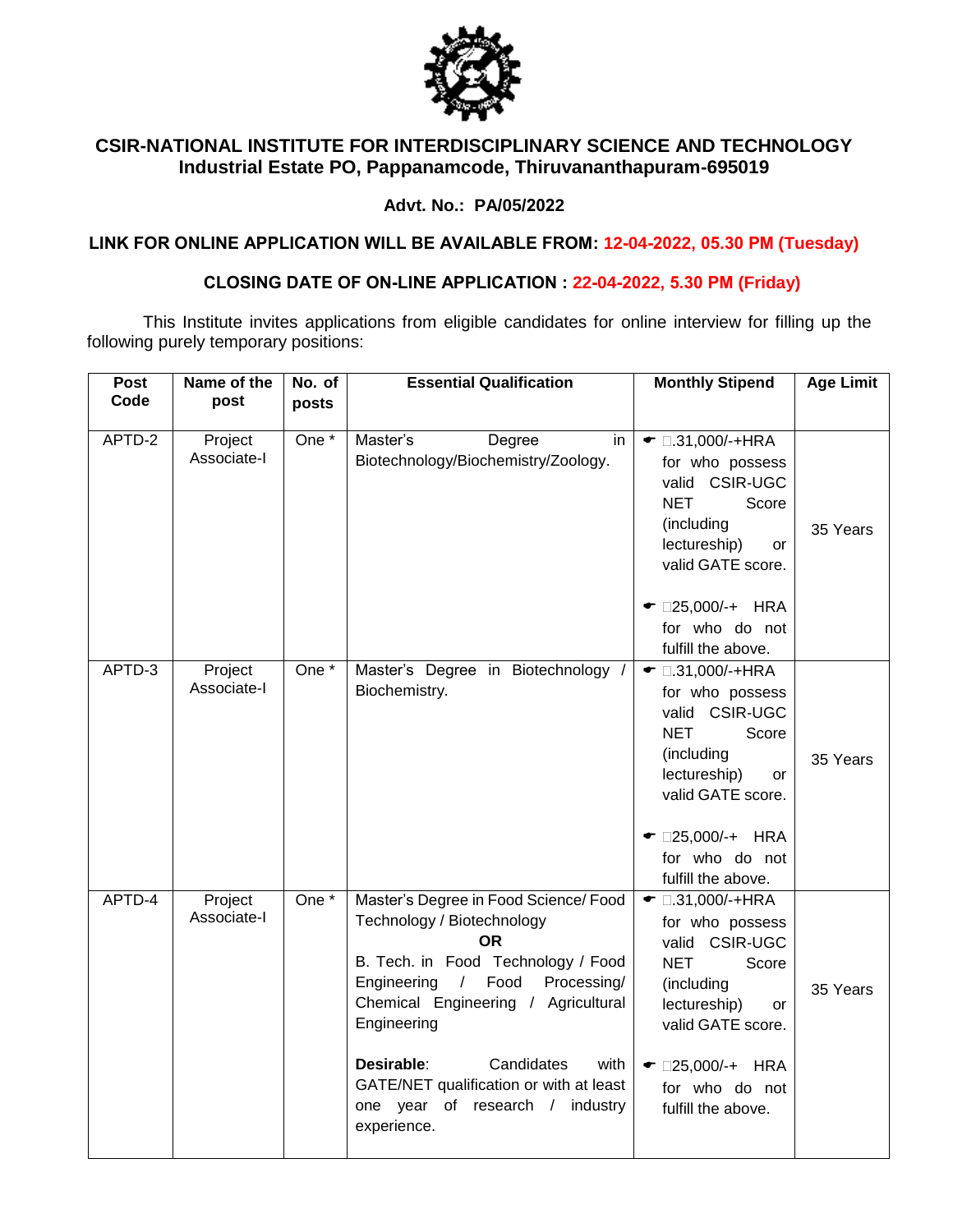| CSTD-5 | Project<br>Associate-I  | One *   | Master Degree in Physics                                                                      | $\bullet$ 0.31,000/-+HRA<br>for who possess<br>valid CSIR-UGC<br><b>NET</b><br>Score<br>(including<br>lectureship)<br>or<br>valid GATE score.<br>$\bullet$ □25,000/-+ HRA<br>for who do not<br>fulfill the above.    | 35 Years |
|--------|-------------------------|---------|-----------------------------------------------------------------------------------------------|----------------------------------------------------------------------------------------------------------------------------------------------------------------------------------------------------------------------|----------|
| CSTD-6 | Project<br>Associate-II | One $*$ | Master's Degree in Physics with 2 years<br>experience in energy-saving device<br>fabrication. | $\bullet$ 0.35,000/-+HRA<br>for who possess<br>valid CSIR-UGC<br><b>NET</b><br>Score<br>(including<br>lectureship)<br>or<br>valid GATE score.<br>$\bullet$ □28,000/-+ HRA<br>for who do not<br>fulfill the above.    | 35 Years |
| CSTD-7 | Project<br>Associate-I  | One *   | Master's Degree in Chemistry.                                                                 | $\bullet$ 0.31,000/-+HRA<br>for who possess<br>valid CSIR-UGC<br><b>NET</b><br>Score<br>(including<br>lectureship)<br>or<br>valid GATE score.<br>$\bullet$ □25,000/-+ HRA<br>for who do not<br>fulfill the above.    | 35 Years |
| MSTD-7 | Project<br>Associate-I  |         | One *   Master's Degree in Physics<br>Desirable:<br>CSIR-UGC NET/GATE<br>qualified.           | <del>•</del> □.31,000/-+HRA<br>for who possess<br>valid CSIR-UGC<br><b>NET</b><br>Score<br>(including<br>lectureship)<br>or<br>valid GATE score.<br>$\bullet$ 025,000/-+ HRA<br>for who do not<br>fulfill the above. | 35 Years |
| MSTD-8 | Project<br>Associate-II | One *   | Master's Degree in Physics with 2 years<br>experience in electrochemical devices.             | $\bullet$ 0.35,000/-+HRA<br>for who possess<br>valid CSIR-UGC<br><b>NET</b><br>Score<br>(including<br>lectureship)<br>or<br>valid GATE score.<br>$\bullet$ 028,000/-+HRA<br>for who do not<br>fulfill the above.     | 35 Years |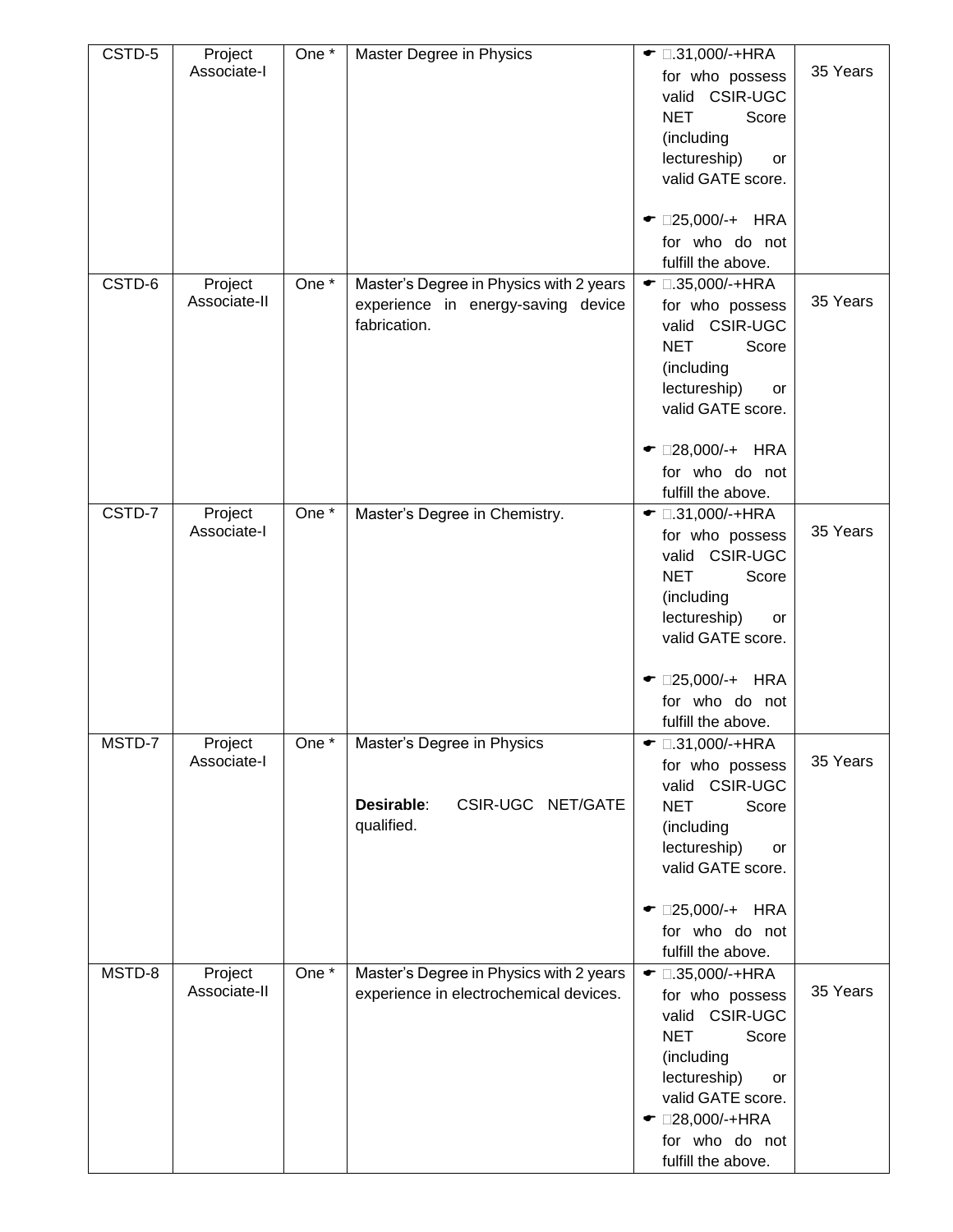| MSTD-9  | Project<br>Associate-I  | One *              | B.E / B.Tech in Metallurgical / Materials<br>/ Mechanical Engineering.                                                                                                         | $\bullet$ 0.31,000/-+HRA<br>for who possess<br>valid CSIR-UGC<br><b>NET</b><br>Score                                                                                                        | 35 Years |
|---------|-------------------------|--------------------|--------------------------------------------------------------------------------------------------------------------------------------------------------------------------------|---------------------------------------------------------------------------------------------------------------------------------------------------------------------------------------------|----------|
|         |                         |                    | <b>Desirable: Candidates with NET/GATE</b><br>qualified.                                                                                                                       | (including<br>lectureship)<br>or<br>valid GATE score.                                                                                                                                       |          |
|         |                         |                    |                                                                                                                                                                                | $\bullet$ 025,000/-+ HRA<br>for who do not<br>fulfill the above.                                                                                                                            |          |
| MSTD-10 | Project<br>Assistant    | One $\overline{A}$ | 3 year's Diploma in<br>(Metallurgical /<br>Mechanical Engineering).<br>Desirable: Experience in Industrial /                                                                   | $\bullet$ 0.20,000/-+HRA                                                                                                                                                                    | 50 Years |
|         |                         |                    | <b>R&amp;D.</b>                                                                                                                                                                |                                                                                                                                                                                             |          |
| MSTD-11 | Project<br>Associate-I  | $Two^*$            | B. Tech in Mechanical Engineering.                                                                                                                                             | $\bullet$ 0.31,000/-+HRA<br>for who possess<br>valid CSIR-UGC<br><b>NET</b><br>Score<br>(including<br>lectureship)<br>or<br>valid GATE score.<br>$\bullet$ 025,000/-+ HRA<br>for who do not | 35 Years |
| MSTD-12 |                         | One *              |                                                                                                                                                                                | fulfill the above.                                                                                                                                                                          |          |
|         | Project<br>Associate-II |                    | Master's Degree in Chemistry with 2<br>years experience in ceramic processing                                                                                                  | $\bullet$ 0.35,000/-+HRA<br>for who possess<br><b>CSIR-UGC</b><br>valid<br><b>NET</b><br>Score<br>(including<br>lectureship)<br>or<br>valid GATE score.<br>$\bullet$ □28,000/-+ HRA         | 35 Years |
|         |                         |                    |                                                                                                                                                                                | for who do not<br>fulfill the above.                                                                                                                                                        |          |
| MSTD-13 | Project<br>Associate-II | One *              | B.E / B.Tech in Metallurgical / Materials<br>Engineering with 2 years research<br>experience<br><b>OR</b><br>Master's Degree in Chemistry with 2<br>years research experience. | $\bullet$ 0.35,000/-+HRA<br>for who possess<br>valid CSIR-UGC<br>Score<br><b>NET</b><br>(including<br>lectureship)<br>or<br>valid GATE score.                                               | 35 Years |
|         |                         |                    | <b>Desirable: Candidates with NET/GATE</b><br>qualified.                                                                                                                       | $\bullet$ □28,000/-+ HRA<br>for who do not<br>fulfill the above.                                                                                                                            |          |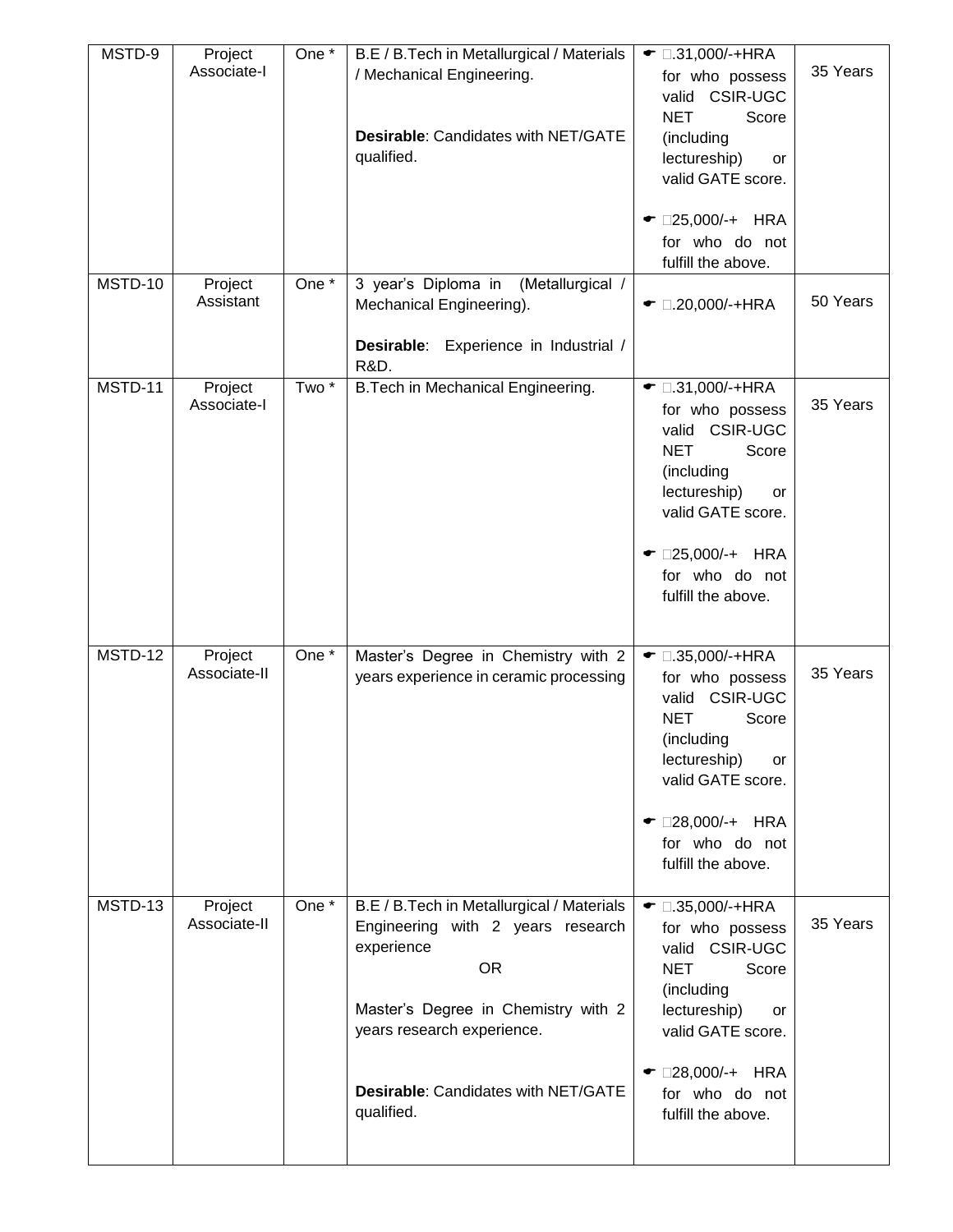| MSTD-14 | Project<br>Associate-I | One *            | Master's Degree in Chemistry / Applied<br>Chemistry.<br>Desirable: Candidates with NET/GATE<br>qualified                       | $\bullet$ 0.31,000/-+HRA<br>for who possess<br>valid CSIR-UGC<br><b>NET</b><br>Score<br>(including<br>lectureship)<br><b>or</b>                                                                                   | 35 Years |
|---------|------------------------|------------------|--------------------------------------------------------------------------------------------------------------------------------|-------------------------------------------------------------------------------------------------------------------------------------------------------------------------------------------------------------------|----------|
|         |                        |                  |                                                                                                                                | valid GATE score.<br>$\bullet$ 025,000/-+ HRA<br>for who do not<br>fulfill the above.                                                                                                                             |          |
| MSTD-15 | Project<br>Associate-I | One <sup>*</sup> | Master's Degree in Applied /Pure/<br>Analytical/ Polymer Chemistry.<br><b>Desirable: Candidates with NET/GATE</b><br>qualified | $\bullet$ 0.31,000/-+HRA<br>for who possess<br>valid CSIR-UGC<br><b>NET</b><br>Score<br>(including<br>lectureship)<br>or<br>valid GATE score.<br>$\bullet$ □25,000/-+ HRA<br>for who do not<br>fulfill the above. | 35 Years |
| MSTD-16 | Project<br>Associate-I | $One*$           | Master's Degree in Physics<br>Desirable:<br>CSIR-UGC NET/GATE<br>qualified.                                                    | $\bullet$ 0.31,000/-+HRA<br>for who possess<br>valid CSIR-UGC<br><b>NET</b><br>Score<br>(including<br>lectureship)<br>or<br>valid GATE score.<br>$\bullet$ □25,000/-+ HRA<br>for who do not<br>fulfill the above. | 35 Years |

**\* Waitlisted Candidates may be considered for any future project vacancies arising within a year from the date of interview in the order of merit.** 

#### **General instructions**

- **Age relaxation for SC/ST/OBC/Physically handicapped and female candidates applicable as per GOI/CSIR Rules. The date for determining the upper age limit, qualification and experience will be the closing date of online application i.e. 22-04-2022.**
- **The above posts are tenable till the duration of project.**
- **Candidates should submit separate application for each post indicating the Post Code. Incomplete and late application will not be considered. Bringing in any influence, political or otherwise shall disqualify the candidates.**
- **The duly constituted Screening Committee will adopt its own criteria for short-listing the candidates. The candidates should therefore, mention in the application all the qualification and experiences in the relevant area over and above the minimum prescribed qualification supported with documents.**

### **Mode of Selection**

**The shortlisted candidates will be called for ONLINE INTERVIEW. The date and time of online**